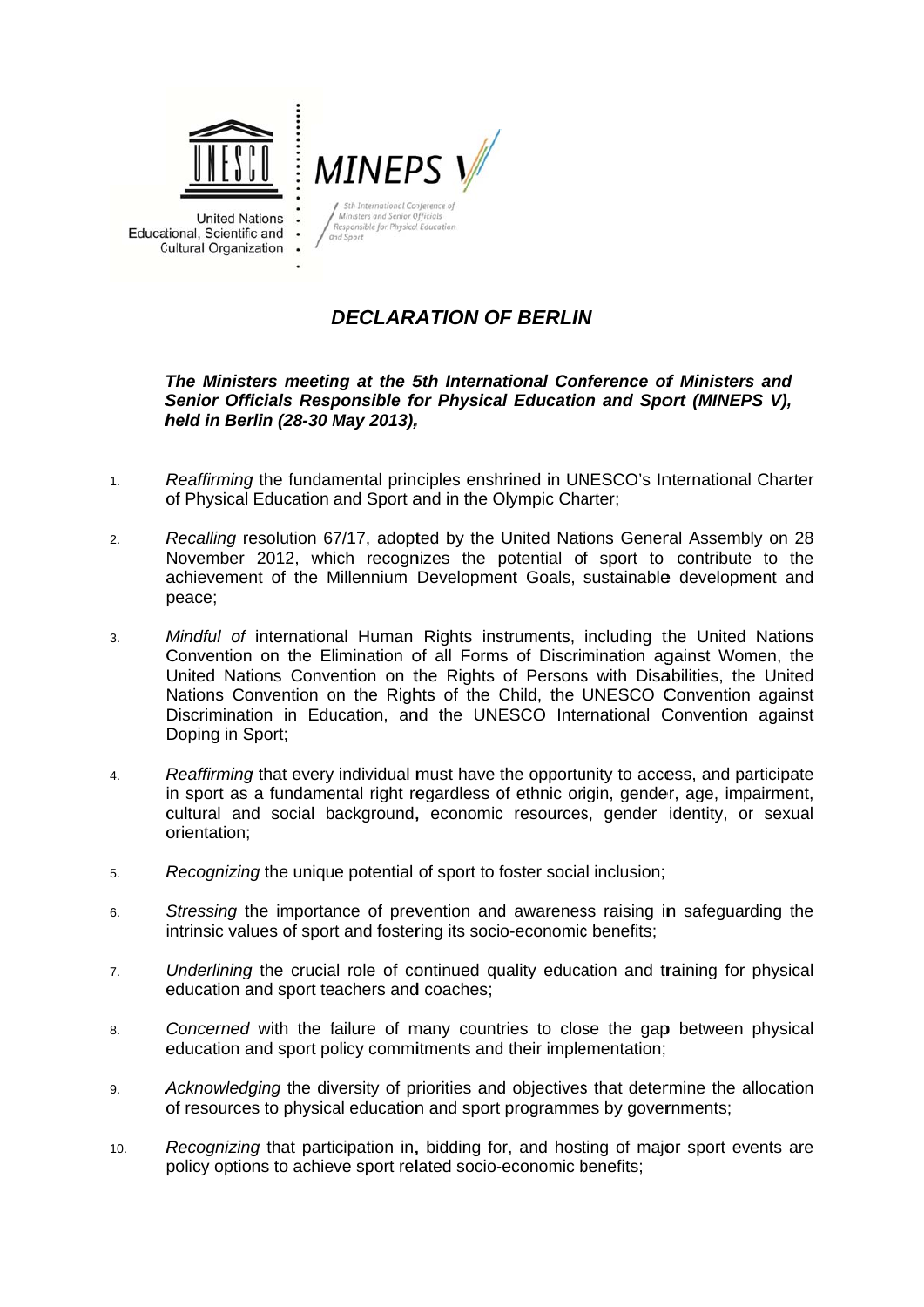- 11. *Aware of* the commercial and economic dimensions of sport;
- 12. *Highlighting* that impact-oriented physical education and sport policy must be developed by all concerned stakeholders, including national administrations for sport, education, youth, and health; inter-governmental and non-governmental organizations; sport federations and athletes; as well as the private sector and the media;
- 13. *Being aware* that due to the involvement of transnational organized crime, doping in sport, the manipulation of sport competitions and corruption are not only a threat to sport itself but to society at large;
- 14. *Affirming* that various national and international authorities and stakeholders need to concert their efforts in order to combat threats to the integrity of sport through doping, corruption and the manipulation of sport competitions, and that Sport Ministers play a leadership role in federating these efforts;
- 15. *Emphasizing* the need for further research, evidence-based policy and knowledge sharing at national, regional and international levels;

#### *Affirm the following, based on a worldwide consultation with experts, the Sport Movement and UNESCO's Intergovernmental Committee for Physical Education and Sport:<sup>1</sup>*

- 16. We call upon Member States to redouble efforts to implement existing international agreements and instruments, as they relate to physical education and sport, to meet the recommendations of previous MINEPS conferences, and to commit to the action oriented recommendations presented in the following *Annex*.
- 17. We invite the Director-General of UNESCO to present the Declaration of Berlin and its Annex to the  $37<sup>th</sup>$  session of the UNESCO General Conference, together with proposals for practical follow-up and monitoring, developed in collaboration with the Intergovernmental Committee for Physical Education and Sport (CIGEPS).
- 18. We call upon CIGEPS to include in its work programme other important issues concerning physical education and sport that could not be addressed sufficiently by this edition of MINEPS including, *inter alia*, various manifestations of violence in connection with sport.
- 19. We also invite the Director-General of UNESCO to consider a revision of UNESCO's International Charter of Physical Education and Sport, to reflect our findings and recommendations.

1

<sup>&</sup>lt;sup>1</sup> Please see the Glossary for the technical terms used in this Declaration and its Annex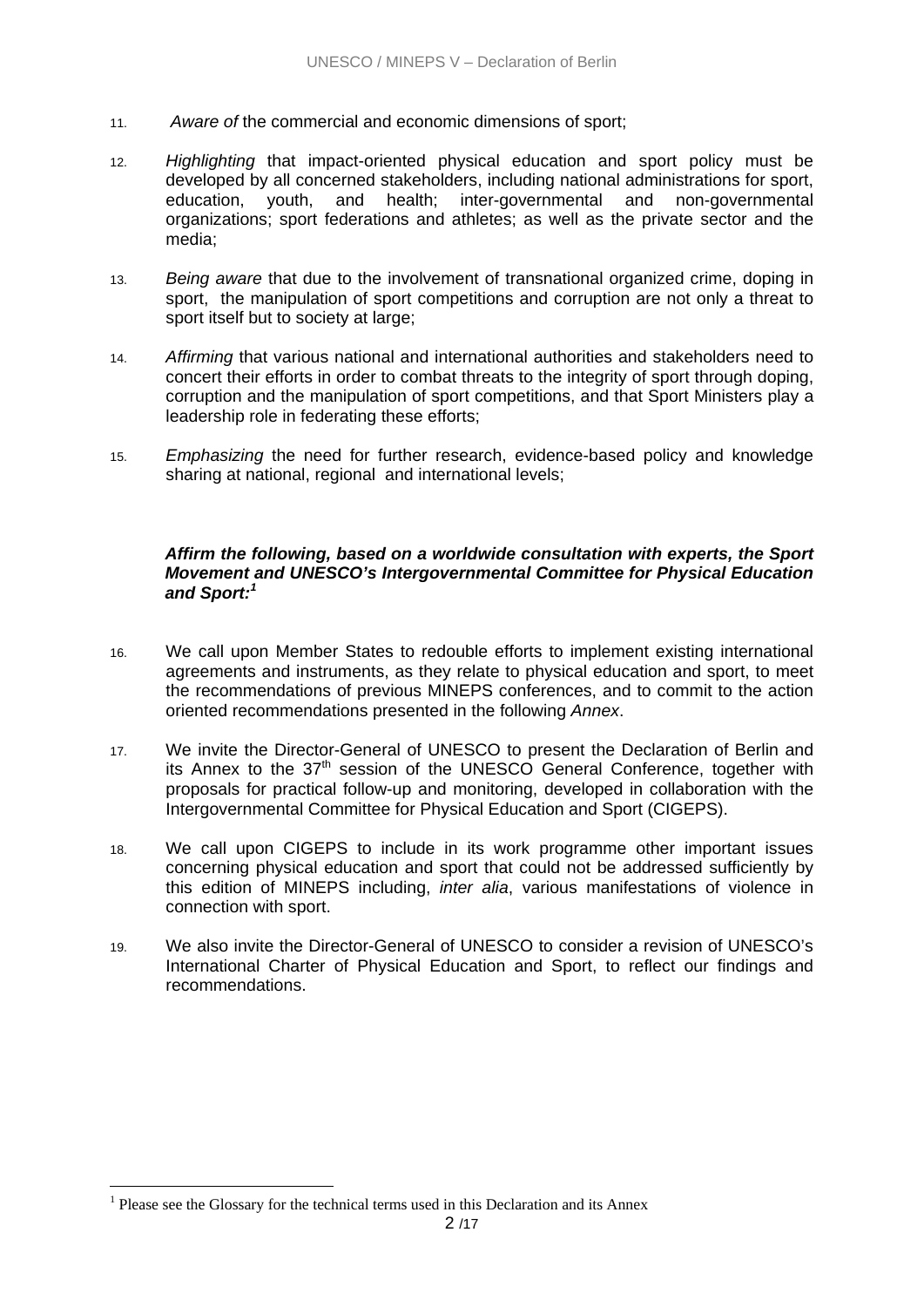#### *Annex*

# *Specific Commitments and Recommendations*

# **Commission I**

# **Access to Sport as a Fundamental Right for All**

- 1.1 *Highlighting* that physical education is a an essential entry point for children to learn life skills, develop patterns for lifelong physical activity participation and health life style behaviours;
- 1.2 *Noting* that physical education in school and in all other educational institutions is the most effective means of providing all children and youth with the skills, attitudes, values, knowledge and understanding for lifelong participation in society;
- 1.3 *Emphasizing* the need for Child Safeguarding in all physical education and sport programmes;
- 1.4 *Recognizing* that an inclusive environment free of violence, sexual harassment, racism and other forms of discrimination is fundamental to quality physical education and sport;
- 1.5 *Underlining* that traditional sports and games, as part of intangible heritage and as an expression of the cultural diversity of our societies, offer opportunities for increased participation in and through sport;
- 1.6 *Highlighting* the importance of gender mainstreaming that is guided by the concepts of diversity, freedom of choice and empowerment, when undertaking efforts to increase the participation of girls and women in and through sport;
- 1.7 *Stressing* that participation in and through sport also entails including women in sport organizations and decision-making positions;
- 1.8 *Stressing* the paradigm shifts in policy concerning persons with disabilities, from a deficit-orientated approach to a strength-based one, as well as from a medical model to a social one;
- 1.9 *Emphasizing* the important role of education, awareness raising and the media in promoting athletes with disabilities as role models;
- 1.10 *Being Aware* that in many countries physical education and sport do not offer girls and women with disabilities the chance to positively influence their sport behaviours across the life span, and that in many countries girls and women with disabilities face multiple barriers to accessing sport;
- 1.11 *Observing* persisting inequalities in sport participation, which mirror those in education, health and wealth distribution, reflect barriers in the provision of inclusive physical education and sport policy, such as inadequate infrastructure and prohibitive costs;
- 1.12 *Highlighting* that participation in sport is a result of numerous individual and environmental factors, including cultural beliefs, stereotyping, stigmatization and discrimination;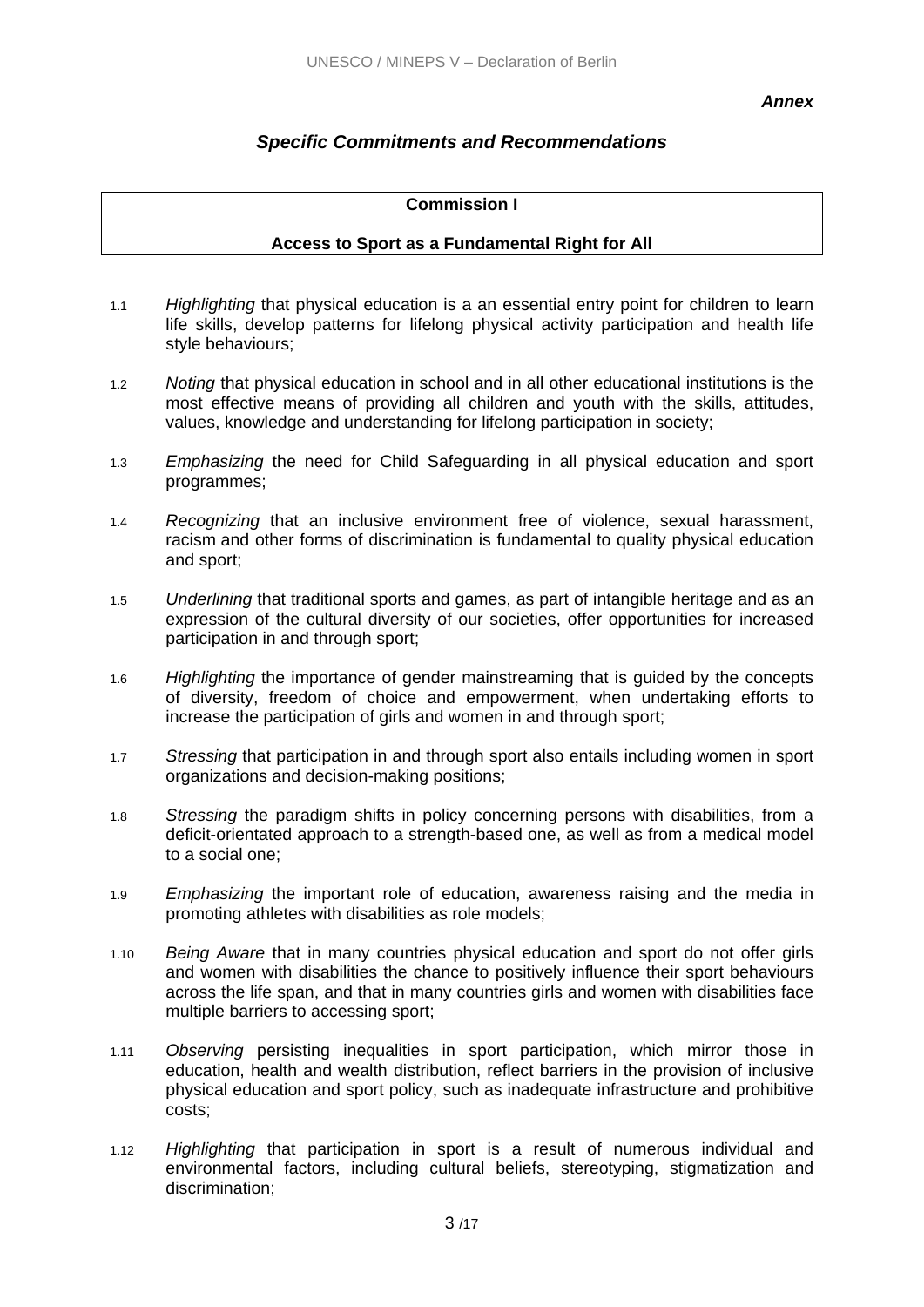# *We, the Ministers, are committed to:*

- 1.13 *Place emphasis* on the inclusion of all members of society when developing physical education, sport for all and high-performance sport policy;
- 1.14 *Ensure* physical education activities are provided in accordance with the UN Conventions on the Rights of the Child and on the Rights of Persons with Disabilities;
- 1.15 *Ensure* that quality and inclusive physical education classes are included, preferentially on a daily basis, as a mandatory part of primary and secondary education and that sport and physical activity at school and in all other educational institutions play an integral role in the daily routine of children and youth;
- 1.16 *Strengthen* cooperation between governments, sport organizations, schools and all other educational institutions to improve the conditions for physical education and sport at school, including sports facilities and equipment, as well as qualified teachers and coaches;
- 1.17 *Foster* the important role of inclusive extracurricular school sport in early development and educating children and youth;
- 1.18 *Provide* opportunities for traditional sport and games as a means for wider inclusion.

# *We, the Ministers, call upon all stakeholders to:*

- 1.19 *Utilize* the volunteer potential of sport to strengthen the broad-based anchoring of sport in school and in all other educational institutions;
- 1.20 *Review* sport governance to embrace inclusion criteria and ensure equal opportunities to participate in and through sport at all levels;
- 1.21 *Engage* civil society organizations and researchers to provide a systematic analysis of the synergies between inclusion policy and sport governance procedures and practice ;
- 1.22 *Provide* a safe and accessible environment for physical education and extracurricular sport in school and in all other educational institutions in which the existence of all forms of discrimination including sexual harassment are recognized and consequently punished;
- 1.23 *Commit* to reducing attitudinal, social and physical barriers and promote inclusion by raising awareness of the rights and abilities of all children and adolescents through education and the media and by challenging stereotypes and sharing positive examples;
- 1.24 *Develop* training of teachers, instructors and coaches to deliver inclusive and adapted physical activity programmes, including training and employment opportunities for persons with disabilities, as well as additional support for persons with specific needs;
- 1.25 *Ensure*, in accordance with national law, appropriate facilities, equipment and dress options taking into account both ability and cultural specificities, particularly for women and girls;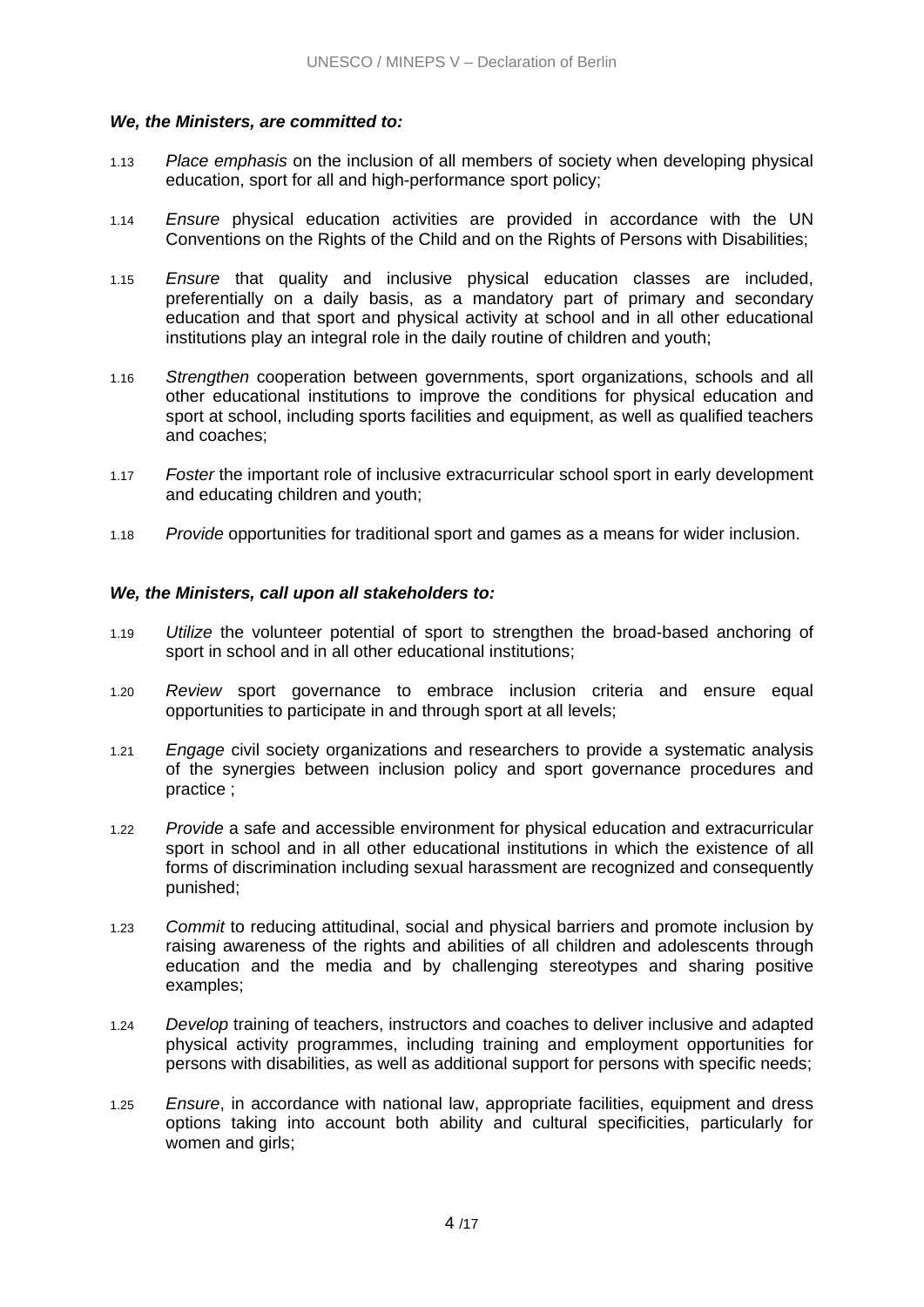- 1.26 *Develop* organizational conditions to increase the presence of women in sport bodies and decision-making positions, including, *inter alia,*
	- a) tie funds to achieving outcomes for women;
	- b) mentorship programmes and incentive actions such as awards promoting the principles of gender mainstreaming and diversity management;
- 1.27 *Develop* education and awareness raising initiatives that are supportive and respectful of inclusion and diversity, such as:
	- a) the promotion of media coverage and attention to disadvantaged groups on an equal level with all others;
	- b) drawing on good practice examples from major sport events and national media campaigns regarding participation of athletes with disabilities, as well as tolerant inclusion rules;
- 1.28 *Integrate* the following considerations in national action plans:
	- a) Tie funds to achieving outcomes for people with disabilities and people from excluded groups;
	- b) professional training of teachers, coaches and sport leaders through standardized study programmes and certification courses;
	- c) appropriate and adequate volumes of equipment, that meet safety regulations;
	- d) adequate numbers of support personnel and volunteers;
	- e) accessibility of sport facilities, including information in easy-to-understandlanguage or in Braille, and provision for sign-language interpreting;
	- f) accessible, affordable transport options to and from sporting activities;
- 1.29 *Consider* the opportunity of inclusive sport competitions.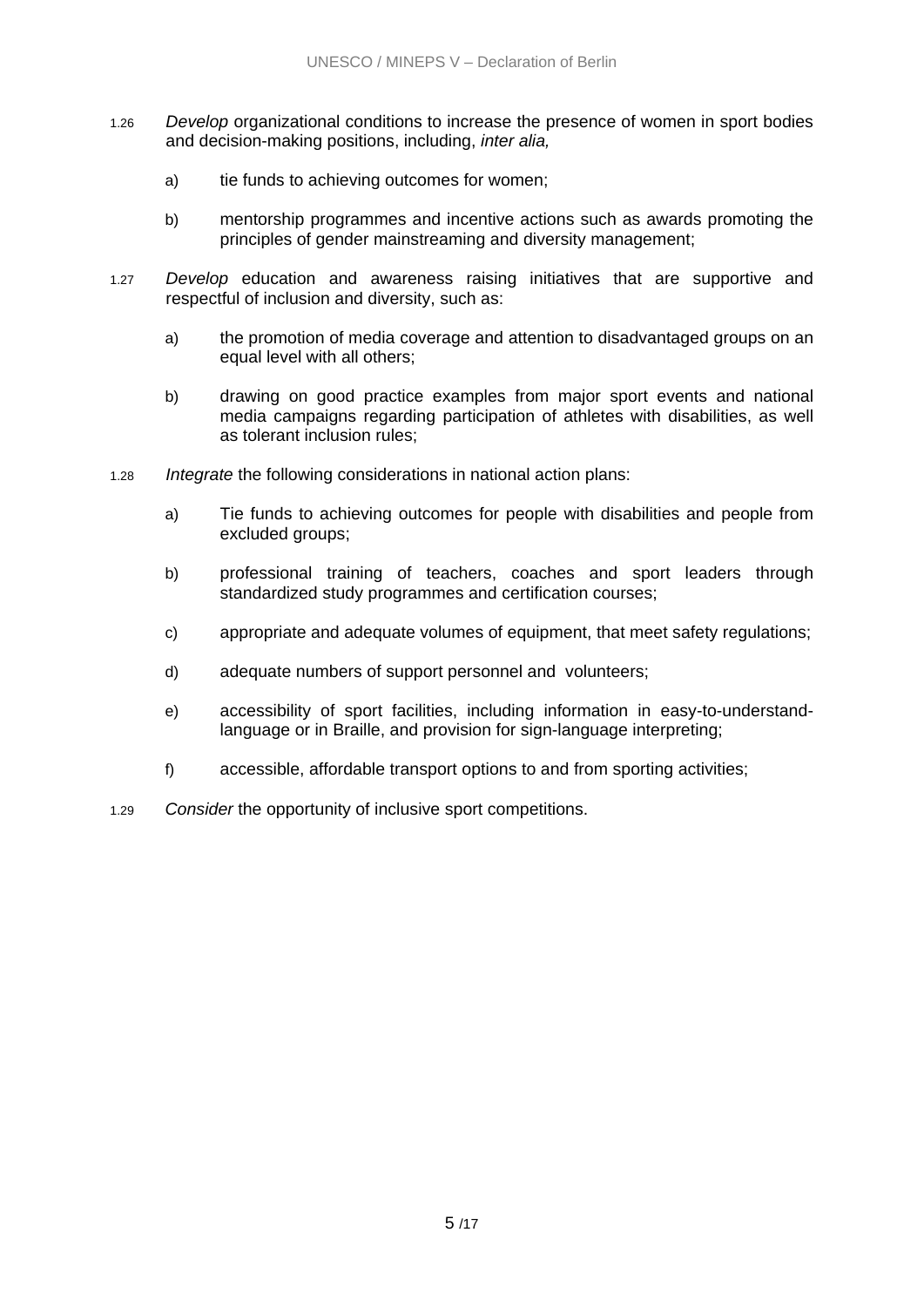# **Commission II**

# **Promoting Investment in Physical Education and Sport Programmes**

- 2.1 *Being aware* that increasing levels of physical inactivity in many countries have major implications for the prevalence of non-communicable diseases and the general health of the global population;
- 2.2 *Stressing* that a national strategic vision for physical education and sport is a prerequisite for balancing and optimizing the impact of national sport policy options and priorities;
- 2.3 *Highlighting* that sustained investment in quality physical education is not a policy option but a fundamental component of all countries' sport philosophy and that allocations of budgets should not be re-directed away from public provision of physical education programmes;
- 2.4 *Emphasizing* that scientific evidence, policy instruments and quality assurance mechanisms enhance the efficacy and sustainability of physical education and sport policy;
- 2.5 *Recognizing* the opportunity to engage children and youth through targeted sport programmes designed to reinforce positive human values and behaviour, and to contribute to a reduction of sedentary lifestyles, crime, violence, drug abuse, HIV/AIDS infection and early pregnancies amongst other things;
- 2.6 Stressing the importance and positive contributions of volunteers and civil society to sport systems and to participants;
- 2.7 *Acknowledging* the growing importance of the sport industry and its role in economic development;
- 2.8 *Noting* the increasing significance of private sector support for physical education and sport;
- 2.9 *Acknowledging* the public interest in major sport events;
- 2.10 *Being aware* that major sport events are subject to continually increasing financial, technical and political requirements that may act as a disincentive to bid for major sport events and risk excluding certain countries from the bidding for or hosting of such events;
- 2.11 *Taking note* of evidence that the hosting of major sport events may have tangible and intangible benefits for the host country's society and economy at large;
- 2.12 *Recognizing* the importance of anticipating the sustainable socio-economic impact of major sport events for different beneficiary groups in the host countries, including local residents;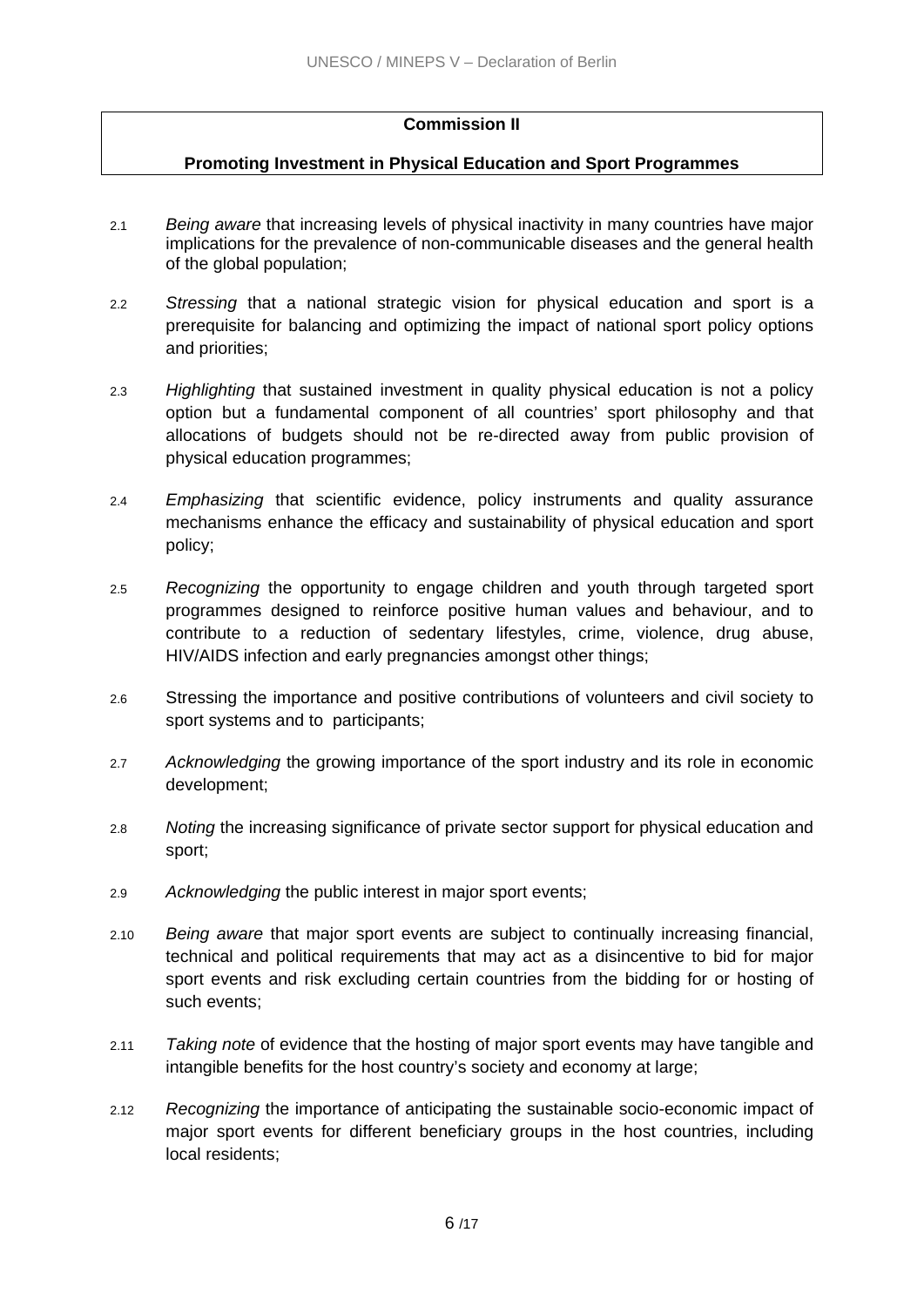- 2.13 *Stressing* the importance of increasing the positive effects of major sport events in terms of participation in and through sport, creating new sport programmes and providing new and/or improved sports facilities;
- 2.14 *Recognizing* that, when hosting major sport events, the social, economic, cultural and environmental dimension of sustainability must be taken into account by all involved parties including local populations;
- 2.15 *Acknowledging* the data which shows that many oversized stadia are not financially viable post-events (while generating maintenance costs);
- 2.16 *Noting* the trend of increasingly competitive bids and "overbidding", i.e. incurring higher costs than necessary in order to outbid competitors, by countries wishing to host major sport events, and a corresponding escalation of hosting costs, which are frequently underestimated in ex-ante studies;
- 2.17 *Recognizing* that political and financial support by the public sector, and its early involvement, are prerequisites for the organisation of major sport events as of the bidding stage;
- 2.18 *Recognizing* that participation in the bidding process for hosting a major sport event and the related international exposure can act as a catalyst for sustainable national development, improved cooperation of different societal groups and identity building;
- 2.19 *Emphasizing* the importance of transparent community participation in the bidding and implementation process for major sport events to avoid undesired changes in the living environment of local residents, including the displacement of local populations and subsequent gentrification;

# *We, the Ministers, are committed to:*

- 2.20 *Develop* national sport, education, health and youth policies to reflect scientific evidence concerning the socio-economic benefits of physical education and sport, and to share accordingly good practice among countries;
- 2.21 *Consider* the funding of physical education and sport programmes as a safe investment that will result in positive socio-economic outcomes;
- 2.22 *Invest in* community development and in accessible infrastructure to encourage physical activity;
- 2.23 *Support* the establishment of alliances involving all concerned stakeholders, including public authorities, city planners, parents, teachers, sport and cultural organizations, coaches and athletes to develop a national vision and priorities for physical education and sport programmes/policy;
- 2.24 *Strengthen* the role of national, regional and local professional and grassroots associations in delivery and quality assurance of physical education and sport programs;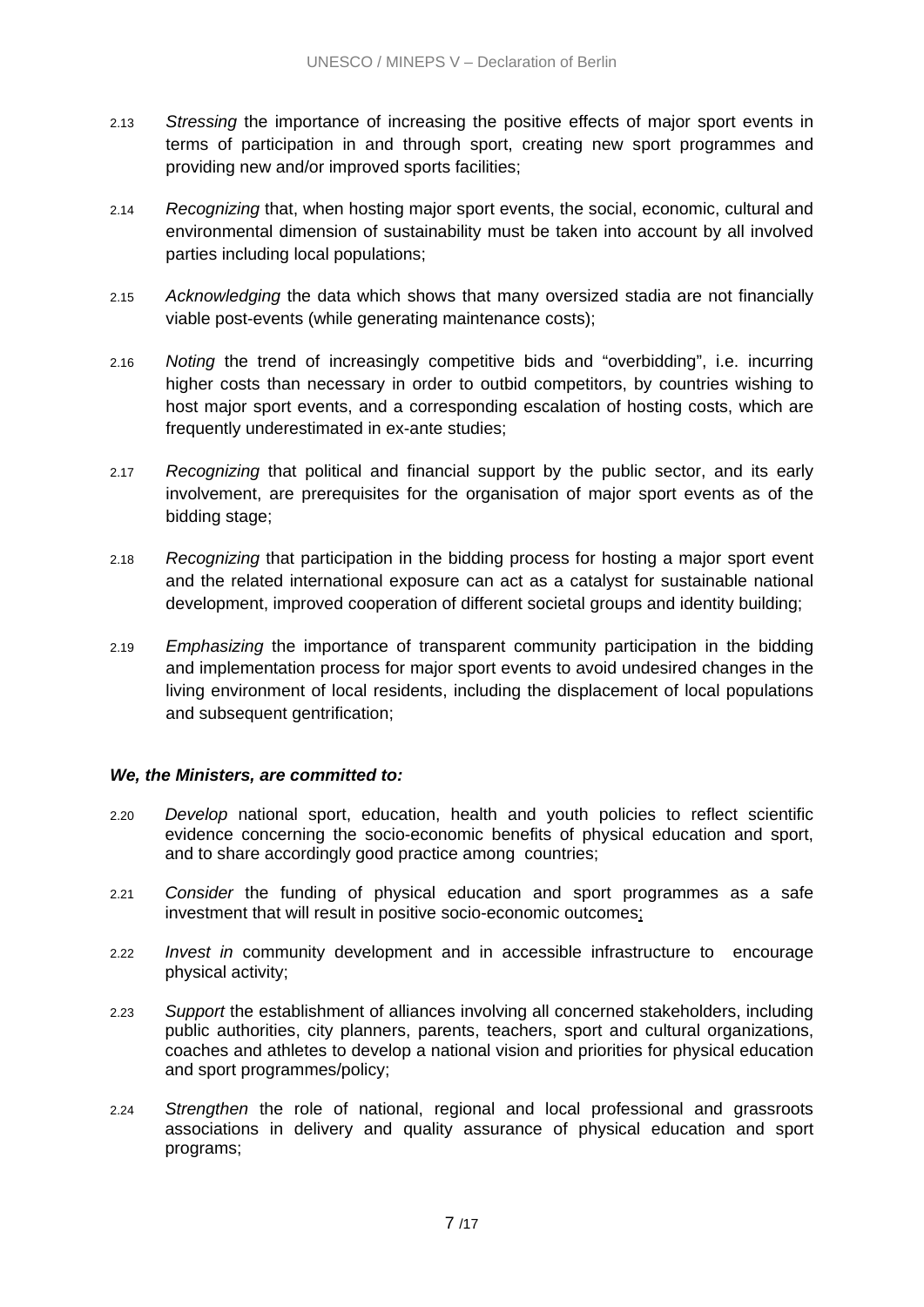- 2.25 *Ensure that a comprehensive sport infrastructure policy is developed which provides*  for quality assurance in physical education and sport;
- 2.26 *Support* and further the work carried out by WHO, and other United Nations entities, on the importance of physical activity, notably in the prevention of non-communicable diseases;
- 2.27 *Treat* major sport events as an integral part of national physical education and sport planning, ensuring that other programmes do not suffer from budget shifts in favour of the implementation of major sport events or of high-performance sport;
- 2.28 *Commit*, when hosting major sports events, to the sustainability of sport infrastructure for physical education, sport for all and high-performance sport and other community activities, in order to ensure that all concerned stakeholders can participate in and benefit from such events;
- 2.29 *Develop* a consistent policy setting out the conditions for planning and implementing major and mega sport events as well as for participating in related bidding procedures.

# *We, the Ministers, call upon all stakeholders to:*

- 2.30 *Support* the development of common methodologies to measure the socio-economic impact of physical education and sport e.g. through satellite accounts for sport;
- 2.31 *Share* comparable data on the socio-economic benefits of physical education and sport, as well as good practices of successful physical education and sport programmes;
- 2.32 *Design* sport programmes cautiously in order to achieve the desired outcomes and to avoid poor-quality sport programmes harming rather than benefiting participants;
- 2.33 *Improve* initial and continued professional development for teachers responsible for providing physical education;
- 2.34 *Foster* the development of a variety of physical education and sport-related career pathways;
- 2.35 *Support* transfer of know-how for local production of physical education and sport equipment;
- 2.36 *Leverage* major sport events as platforms to raise awareness on societal issues and for opportunities for cultural exchange;
- 2.37 *Integrate* the transparent participation in, bidding for and hosting of major sport events into national sport development planning, in order to ensure that such events support physical education, grass-roots and sport for all programmes and do not result in cuts of public spending for such programmes;
- 2.38 *Commit* to a voluntary code of conduct for all parties involved in the bidding process and in the hosting of major sport events;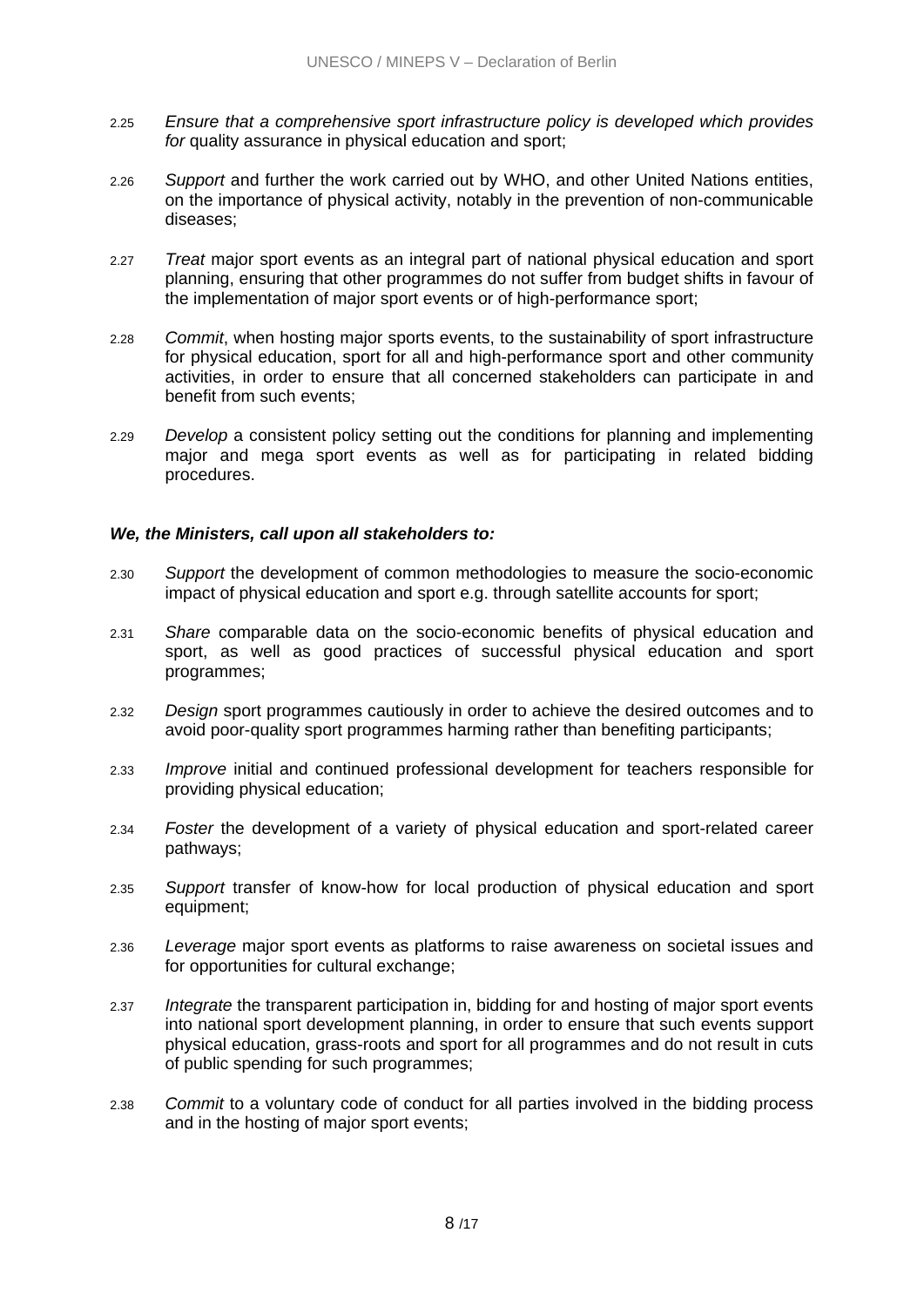- 2.39 *Ensure* that investment in infrastructure and facilities for major sport events complies with social, economic, cultural and environmental requirements, notably through the reuse of existing facilities, the design of new venues for ease of dismantling or downsizing, and the use of temporary facilities;
- 2.40 *Ensure* an effective knowledge transfer between past and potential host countries concerning opportunities and risks associated with hosting major sport events;
- 2.41 *Consider* smaller-scale competitions and co-hosting of major sport events by more than one city or nation;
- 2.42 *Support* the preparation for and participation in major sport events by teams from least developed countries;
- 2.43 *Publish* decisive criteria for awarding the hosting of major sport events by all international sports organizations, in order to enhance transparency;
- 2.44 *Engage* in further scientific research which includes long-term post-event studies, as well as studies concerning the measurement of intangible impacts and the establishment of an internationally uniform cost-benefit analysis.

# *We, the Ministers, call upon owners of sport events to:*

- 2.45 *Identify* areas where the financial, technical and political requirements for major sport events could be scaled down to encourage countries to bid, and allow more countries to host such events, without jeopardizing national priorities and sustainability objectives;
- 2.46 *Ensure* an open, inclusive and transparent process in the bidding for and hosting of major sport events with a view to reinforcing accountability for all stakeholders involved;
- 2.47 *Prioritize,* through bidding requirements for major sport events, all aspects of sustainability and accessibility throughout the planning and staging of such events;
- 2.48 *Ensure* enhanced opportunities for countries to reap the socio-economic benefits of major sport events, notably by considering the following measures:
	- a) maximum cost limits for bids;
	- b) maximum capacity limits of new facilities;
	- c) ensuring that the host country's financial liability, including financial guarantees, investments and risks, is limited and does not have a negative impact on the economic development of the host country and city;
	- d) publication of decisive criteria for awarding the hosting of major sport events by all international sports organizations, in order to enhance transparency;
	- e) prioritizing, in the assessment of bids, candidates' plans for reducing environmental stress, avoiding post-event costs, and fostering social development.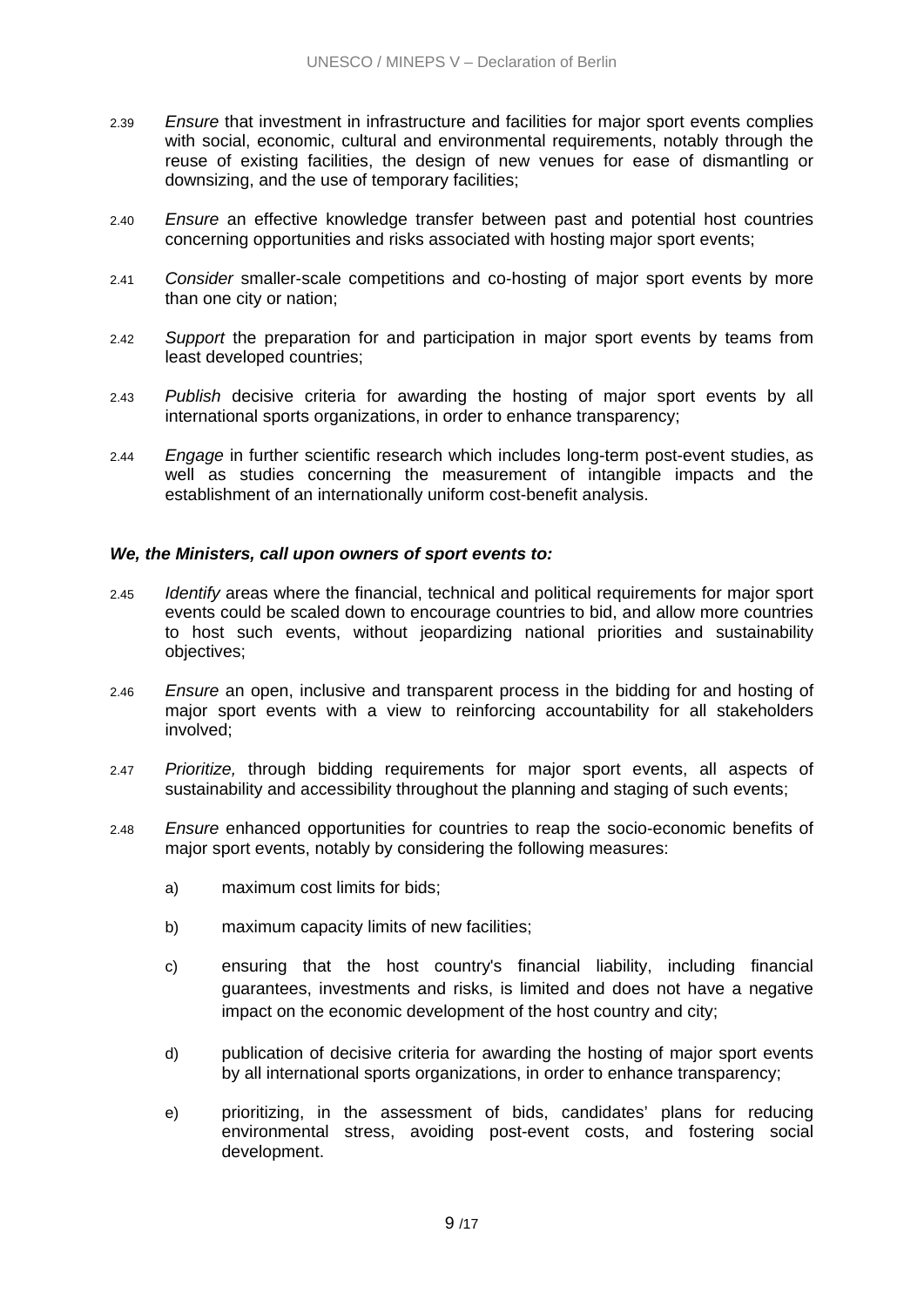# **Commission III**

# **Preserving the Integrity of Sport**

- 3.1 *Recognizing* that the global prestige of sport depends primarily on upholding core values such as fair play, achievement by merit, and uncertainty of the outcome of competitions;
- 3.2 *Reaffirming* that public authorities are also responsible for promoting the values of sport as part of realizing and spreading the benefits of sport to individuals and communities;
- 3.3 *Noting* that the autonomy of sport organizations is closely linked to their primary responsibility for the integrity of sport and the compliance with the general principles and international standards of good governance;
- 3.4 *Recognizing* that the Sport Movement alone cannot successfully prevent and fight doping in sport and the manipulation of sport competitions, particularly when corruption and transnational organized crime are involved;
- 3.5 *Recognizing* that the integrity of sport is threatened by doping in sport, the manipulation of sport competitions and corrupt practices at local, national, regional and international levels;
- 3.6 *Stressing* that efforts to protect the integrity of sport will be successful if they are shared by the whole Sport Movement, governments, law enforcement authorities, the betting and other related industries, the media, athletes and their close entourage, and society at large;
- 3.7 *Being aware* that, due to its cross-border nature, the manipulation of sport competitions requires a coordinated global response;
- 3.8 *Recognizing* the work which has already been done by numerous stakeholders, including notably national governments, national anti-doping agencies, the United Nations, the Council of Europe, the European Union, Interpol, Europol, World Anti-Doping Agency (WADA), IOC, SportAccord, international and national sport federations as well as the efforts already undertaken at many levels to improve transparency, to recognize and reduce instances of wrongdoing, protect athletes, prepare the young, and promote a sport culture that is clean and fair;
- 3.9 *Being aware* that the manipulation of sport competitions combined with betting offers large scale business opportunities and potential revenues for transnational organized crime;
- 3.10 *Stressing* that manipulation of sport competitions, including by means of doping, substance enhancement consumption, age fraud and other means, is a global issue, affecting many countries and all levels of sport competitions, that must be fought with significant effort;
- 3.11 *Being convinced* that better governance and strong and diverse role models in the Sport Movement can help create an environment in which the manipulation of sport competitions is unlikely, and where the social value of sport is fully realized;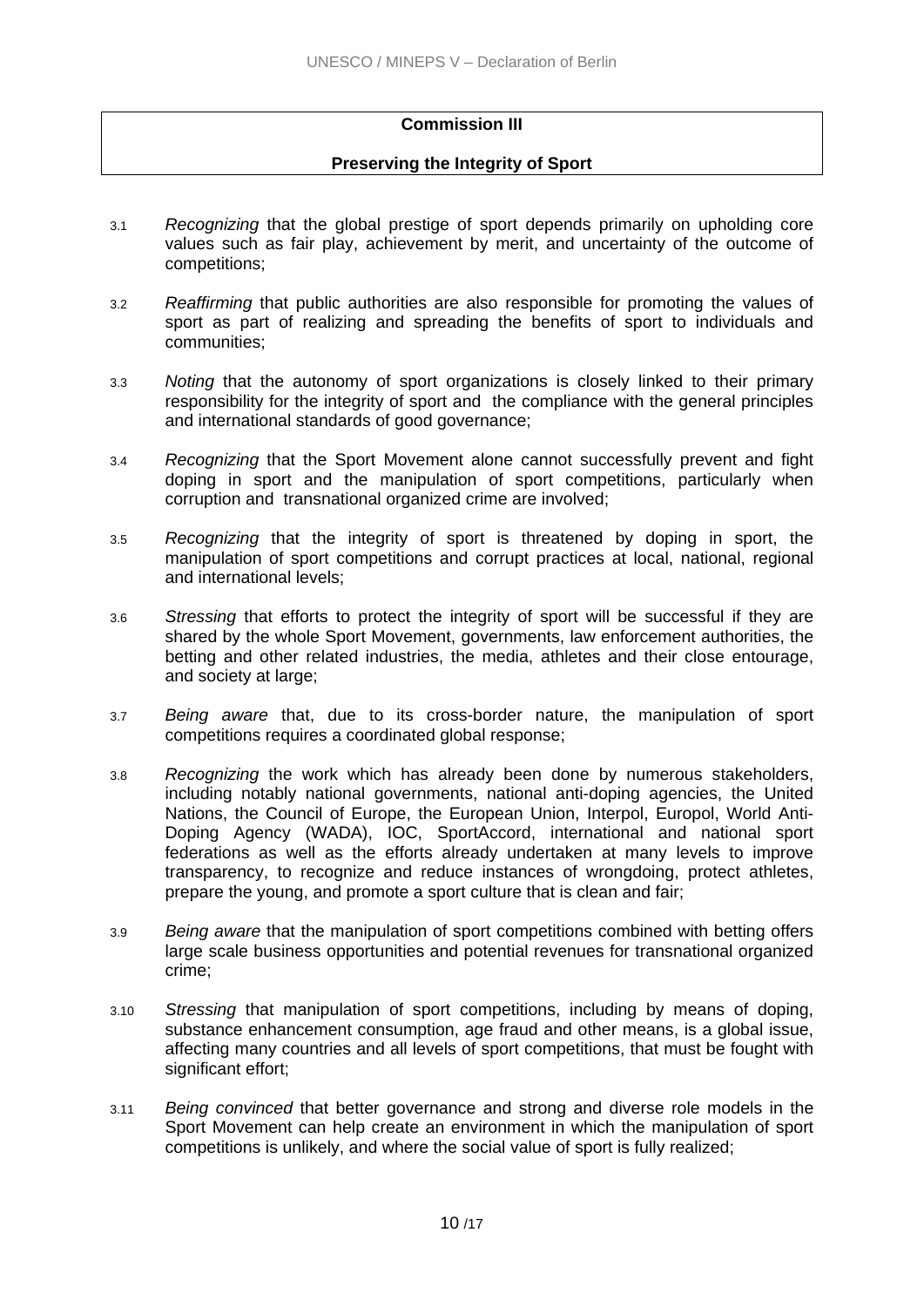- 3.12 *Recognizing* that different betting environments exist across Member States;
- 3.13 *Concerned* by the rapid growth of unregulated sport betting, especially through the Internet, and by insufficiently regulated betting markets that attract transnational organized crime;
- 3.14 *Understanding* that legal betting operators are dependent on the integrity of sport and have an interest in and share the responsibility for the integrity of the betting market;
- 3.15 *Recognizing* that effective and coordinated measures to fight the involvement of transnational organized crime in the manipulation of sport competitions must include measures to both prevent and combat money laundering and corruption in line with the relevant international instruments, particularly the United Nations Convention against Transnational Organized Crime (UNTOC) and the United Nations Convention against Corruption (UNCAC);
- 3.16 *Emphasizing* that preserving the integrity of sport needs sufficient resources (e.g. financial and personnel) for ensuring effective structures in the fight against doping, corruption and the manipulation of sport competitions with the aim of ensuring global equal opportunities for all sport actors within competitions;

#### *We, the Ministers, are committed to:*

- 3.17 *Assume leadership* in assessing the nature and scope of threats to the integrity of sport and developing appropriate policy and structures to address these threats at national, regional and international levels;
- 3.18 *Coordinate*, in accordance with national and international law, our approach in the fight against the manipulation of sport competitions, through the sharing of good practice examples, communication and coordination of actions;
- 3.19 *Ensure,* in accordance with national and international law, a collaborative, continual, effective and dynamic exchange of information among all stakeholder groups in securing integrity in sport;
- 3.20 *Promote* and support the prevention and good governance measures undertaken by the Sport Movement;
- 3.21 *Raise* public awareness concerning the risks of doping and corruption in sport, as well as the manipulation of sport competitions;
- 3.22 *Promote* interdisciplinary research around the manipulation of sport competitions, particularly in criminal science, sport science, biotechnology, ethics, economics and law and *use* the results of the scientific research for political consultation, prevention education and public awareness raising;
- 3.23 *Examine* the feasibility of establishing national level, independent, integrity organizations and encouraging international coordinated efforts to monitor and address issues relating to corruption.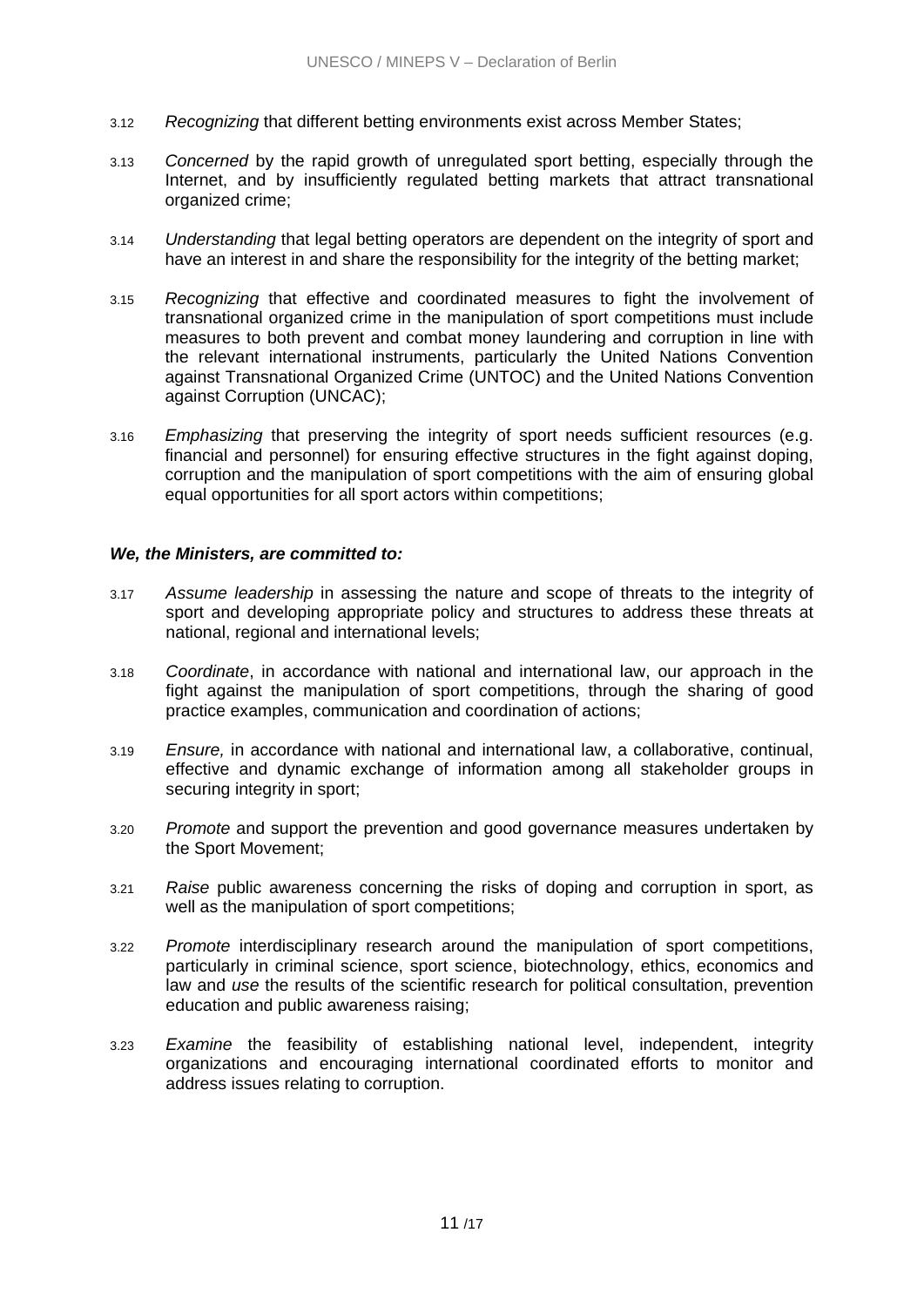# *We call upon UNESCO Member States, in accordance with national and international law, to:*

- 3.24 *Commit* to giving due importance and funding for investigations of criminal activities taking place in the field of sport;
- 3.25 *Ensure* adequate operational capacity to fight the manipulation of sport competitions in law enforcement and juridical authorities;
- 3.26 *Consider* the introduction of criminal sanctions which would act as a deterrent against the manipulation of sport competitions, and against doping in sport;
- 3.27 *Thoroughly examine* all suspicious cases by using appropriate technology, such as betting monitoring systems, live TV and video coverage;
- 3.28 *Ensure* that investigations focus not only on potential manipulators behind the scenes, but also on athletes and their entourage, sport agents, coaches, referees, representatives of associations/clubs and sport federations, including their officials, managers and employees;
- 3.29 *Establish* betting regulatory bodies to effectively engage with law enforcement authorities and sport organisations to exchange information and deliver prevention education;
- 3.30 *Develop* national and international cooperation between the law enforcement authorities and betting regulators in the fight against manipulation of sport competitions (e.g. mutual legal assistance, joint task forces), involving the Sport Movement and the betting operators;
- 3.31 *Explore* the feasibility of creating a public prosecutor's office specialized in sportrelated crimes;
- 3.32 *Support* the activities of the Council of Europe in developing a possible International Convention against the manipulation of sport competitions;
- 3.33 *Encourage* those Member States that are not yet party to UNESCO's International Convention Against Doping in Sport to ratify the Convention and those Member States that are party to the Convention to implement to the greatest extent possible measures consistent with the Convention to assist in the fight against doping in sport;
- 3.34 *Acknowledge* the work of WADA in establishing and maintaining a framework of internationally harmonized anti-doping arrangements across the world;
- 3.35 *Endorse* the current regulatory and other roles of WADA in leading the fight against doping in sport;
- 3.36 *Acknowledge* the importance of investigations and intelligence gathering as an essential tool in the fight against doping.

#### *We, the Ministers, call upon all stakeholders to:*

3.37 *Collaborate* in the early detection of manipulation through developing preventive measures and monitoring methods in accordance with national and international law.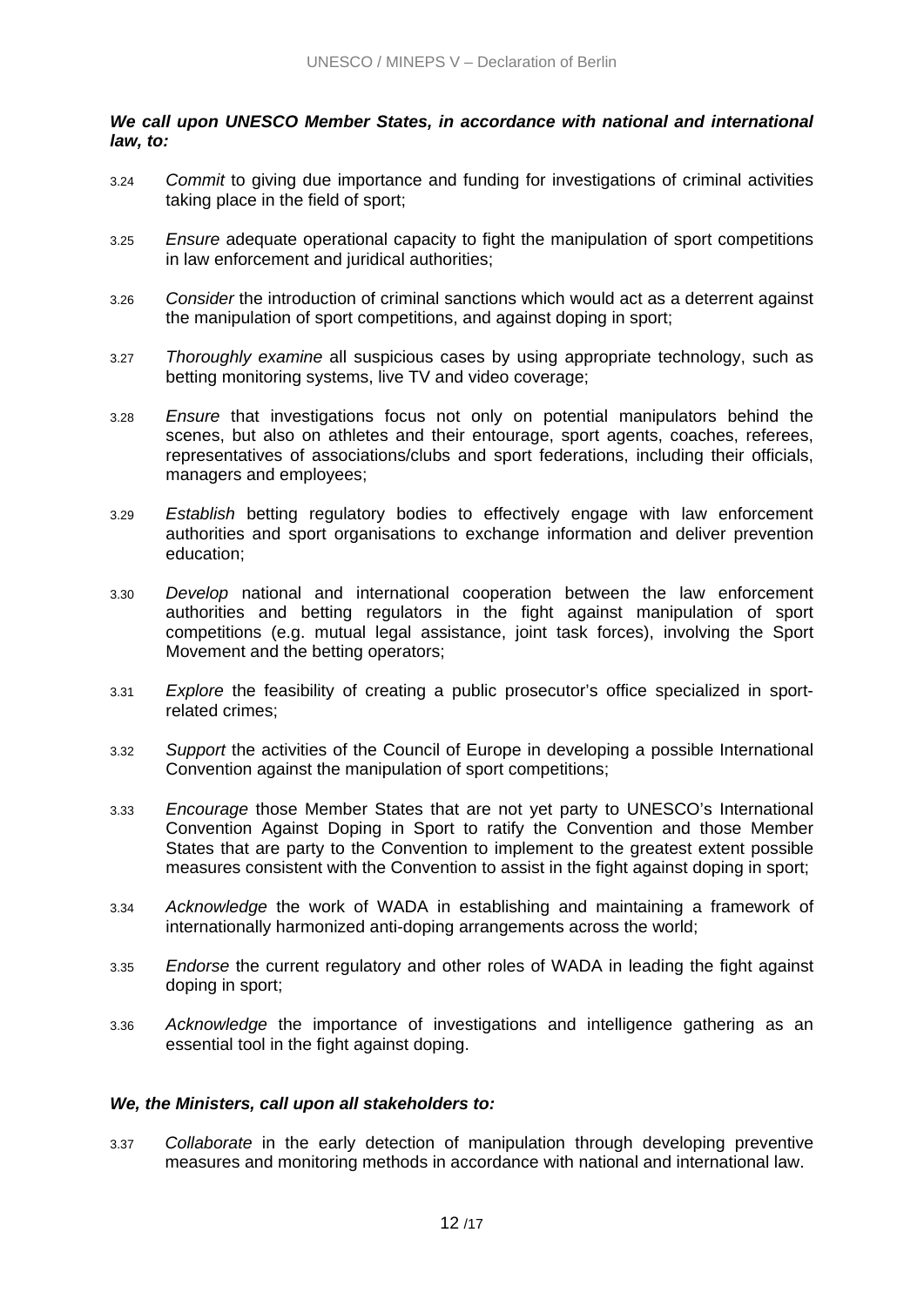3.38 *Establish and maintain*, in accordance with national and international law, ongoing communication and cooperation with government and law enforcement authorities in the fight against doping, corruption in sport and manipulation of sport competitions.

#### *We, the Ministers, call upon the Sport Movement to:*

- 3.39 *Establish* or reinforce transparent, democratic decision-making structures to enhance integrity, accountability, equal treatment and sustainability;
- 3.40 *Institute* a consistent and disciplined zero-tolerance policy, especially against doping and the manipulation of sport competitions, as well as an effective, proportionate disciplinary regulation;
- 3.41 *Implement* prevention measures against the manipulation of sport competitions, which include:
	- a) comprehensive education programs, in particular face-to-face training targeted at athletes and also involving their close entourage, sport agents, coaches, referees, representatives of the associations/clubs and the sport federations;
	- b) the appointment of *ombudsmen*, respected by the relevant target groups, as well as integrity officers at the national and international levels;
	- c) enforceable Codes of Conduct, committed to fair play and ethical standards (e.g. prohibition on betting one's own sport or delivering insider information);
	- d) amnesty or incentive measures for persons helping to achieve legal action or prosecution;
	- e) adequate systems for encouraging and protecting whistle-blowers, and for managing suspicious information so as to grant priority to prevention;
	- f) immediate replay and review mechanisms, and transparent scoring systems for sports judged by point systems;
	- g) strict policies for referee announcement timeframes and referee-athlete interactions prior to competitions;
	- h) integrity agreements with legal betting operators that outline details on the provision of betting services and information sharing protocols, in accordance with national and international law;
- 3.42 *Adopt* binding good governance rules, which include:
	- a) measures to strengthen democratic structures and transparency at the level of federations and associations/clubs; individual actors, including sponsors and investors, must not use their influence to undermine the integrity of sport;
	- b) reliable and sound management of financial affairs (including salary payment according to work contract provisions);
- 3.43 *Work* with national member federations to apply standardized regulations under sport rules to combat doping in sport, manipulation of sport competitions and corruption (e.g. a code of conduct);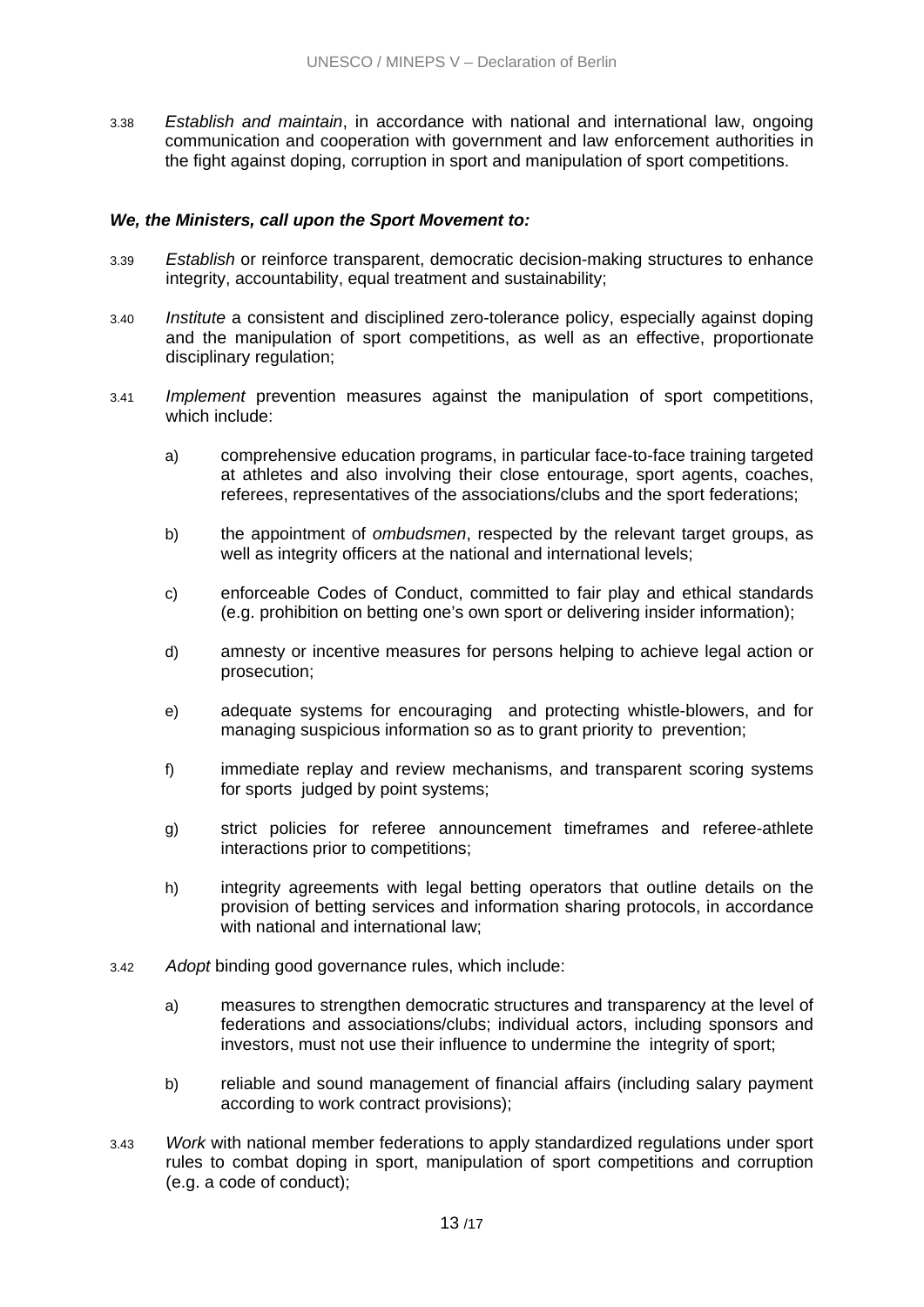- 3.44 *Implement* effective and enforceable regulations that are proportionate, clear and binding and include:
	- a) obligations e.g. a zero-tolerance procedure in enforcing suspicious cases and rules concerning the reporting of suspicious cases to law-enforcement authorities; these rules should be capable of being applied and enforced and should contain clear responsibilities, and;
	- b) deterrent sanctions e.g. suspensions, ineligibility, fines etc.

# *We, the Ministers, call upon UNESCO to:*

- 3.45 *Cooperate* with governmental and non-governmental organizations and institutions to develop an international prevention programme to preserve the integrity of sport, with a focus on training and education;
- 3.46 *Support* the exchange of good practices and expert advice, as well as methodologies in the fight against the manipulation of sport competitions and against doping in sport.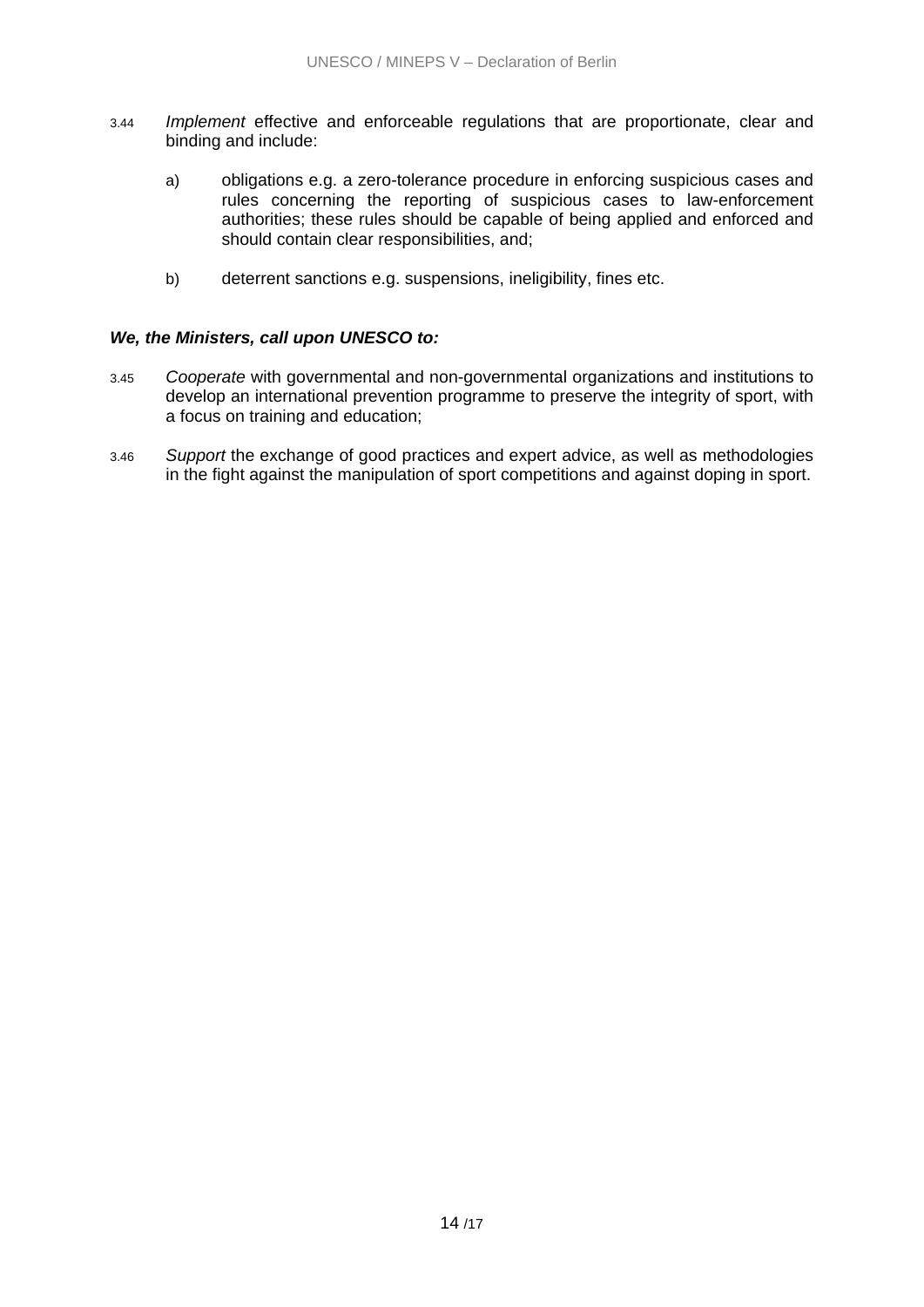# **Glossary**

*Below you will find a glossary of technical terms used throughout the declaration and its annexes. As many of the terms do not have universally agreed definitions, the following are subject to discussion and further evolution.* 

**Adapted Physical Activity** is understood as having a central focus on individual differences in physical activity that require special attention. Adaptation involves modification, adjustment, or accommodation in accordance with assessment data. Individual differences include impairments, disabilities, handicaps and other special needs as delineated by various governing bodies. \**Source: IFAPA website- www.ifapa.biz.*

**Athlete** is understood as sportsmen and sportswomen participating in organized sports activities, their support personnel and sports officials as well as anyone taking part in the activities of sports organizations in any role, including the owners of sports organizations.

**Autonomy of sport organizations** refers to the "fundamental principles" of Olympism within the Olympic Charter (Nr. 2.5) which recognizes that sport organizations shall have the rights and obligations of autonomy, which include freely establishing and controlling the rules of sport, determining the structure and governance of their organizations, enjoying the right of elections free from any outside influence and the responsibility for ensuring that principles of good governance in accordance with national and international law. \**Source: parts taken from Olympic Charter, 2011.* 

**Child Safeguarding** The actions we take to ensure all children are safe from harm and violence when involved in sport and play clubs and activities, to ensure safe environments.

**Corruption in Sport** is understood as any illegal, immoral or unethical activity that attempts to deliberately distort the result of a sporting contest for the personal material gain of one or more parties involved in that activity. \**Source: Gorse & Chadwick, 2013.*

**Disability:** the social model of disability counters the medical model of disability and maintains that disability results from interactions between an individual with specific physical, intellectual, sensory or mental health impairment and the surrounding social and cultural environment, rather than from the impairment itself. Disability is therefore understood to be the result of the attitudinal, environmental and institutional barriers that inherently exist within society systematically exclude and discriminate against people with disabilities. \**Source: UNICEF, Working Paper on Using the Human Rights Framework to Promote the Rights of Children with Disabilities, September 2012.*

**Entourage** is understood as all people associated with athletes, including, without limitation, managers, agents, coaches, physical trainers, medical staff, scientists, sports organizations, sponsors, lawyers and any person promoting the athlete sporting career, including family members. \**Source: IOC Entourage Commission.*

**Heath** is understood as state of complete physical, mental and social well-being and not merely the absence of disease or infirmity. \* Source *World Health Organization.* 

**High-performance sport (also referred to as elite sport)** is understood as structured, competitive sport requiring specific training and resources towards international performance standards.

**Inclusion** is understood as a sense of belonging, which includes feeling respected, valued for who you are, feeling a level of supportive energy and commitment from others. There should be commitment to embrace difference and value the contributions of all participants, whatever their characteristics or backgrounds. \**Source: parts from Miller and Katz, 2002.*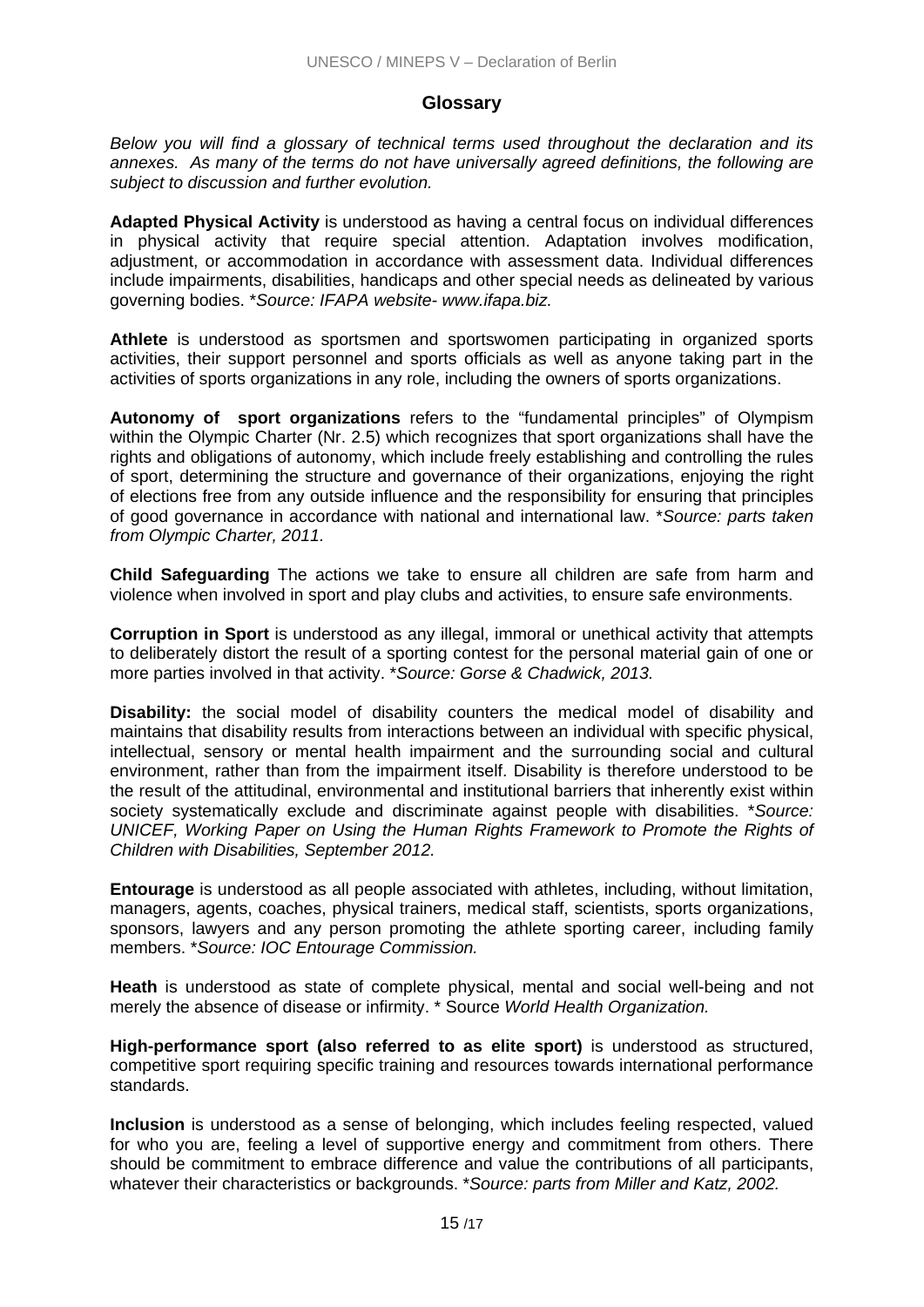**Insider Information** is understood as any information relating to any competition or event that a person possesses by virtue of his/her position towards athletes and/or competitions. Such information includes, but is not limited to, factual information regarding the competitors, the conditions, tactical considerations or any other aspect of the competition or event but does not include such information that is already published or a matter of public record, readily acquired by an interested member of the public, or disclosed according to the rules and regulations governing the relevant competition or event. \**Source: Council of Europe, 2011.*

**Major Sports Events** are understood as a sport event with a large number of spectators, national and/or international media attention.

**Manipulation of Sport Competitions** means an arrangement of an irregular alteration of the course or the result of a sporting competition or any of its particular events (such as matches, races) in order to obtain an advantage for oneself or for others and to remove all or part of the uncertainty normally associated with the results of a competition. \**Source: Council of Europe, 2011.*

**Mega Sport Events** are the largest major sports events, which attract global attention and investment (e.g. Olympic Games, Paralympic Games, FIFA World Cup, UEFA EURO, Commonwealth Games, Asian Games).

**'National'** is used for the purposes of this Declaration, to describe governmental strategy and action at decision-making and policy level. Hence in federal structures, this may be applied to provincial, state or regional government administrations**.** 

**Physical Activity:** is understood as any bodily movement produced by skeletal muscles that require energy expenditure. \**Source: World Health Organization.*

**Physical Education** is understood as an area of the school curriculum concerned with human movement, physical fitness and health. It focuses on developing physical competence so that all children can move efficiently, effectively and safely and understand what they are doing, which is essential for their full development, achievement and for lifelong participation in physical activity. \**Source: Parts from ICSSPE Position Statement on Physical Education, 2010.*

**Safe Spaces** are understood as secure threat-free environments that are stimulating, supportive and inclusive. \**Source: parts from UNICEF, Child Friendly Spaces, 2009.* 

**Socially Excluded Groups** are understood to be those constrained by structural inequalities or domination by particular cultures, elites or institution practices preventing them from full participation in physical activity. Varying by region, excluded groups may include women and girls, persons with disabilities, ethnic minorities, those of different sexual orientation, those facing poverty, the elderly, and in some cases youth.

**Social Inclusion** is understood as the process by which efforts are made to ensure equal opportunities - that everyone, regardless of their background, can achieve their full potential in life. Such efforts include policies and actions that promote equal access to (public) services as well as enabling citizen participation in the decision-making processes that affect their lives. *Source: UN Division for Social Policy and Development.* 

**Sport** is understood as all forms of physical activity that contribute to physical fitness, mental well-being and social interaction. These include play; recreation; organized, casual or competitive sport; and indigenous sports and games. \**Source: UN Inter-Agency Task Force on Sport for Development & Peace, 2003.*